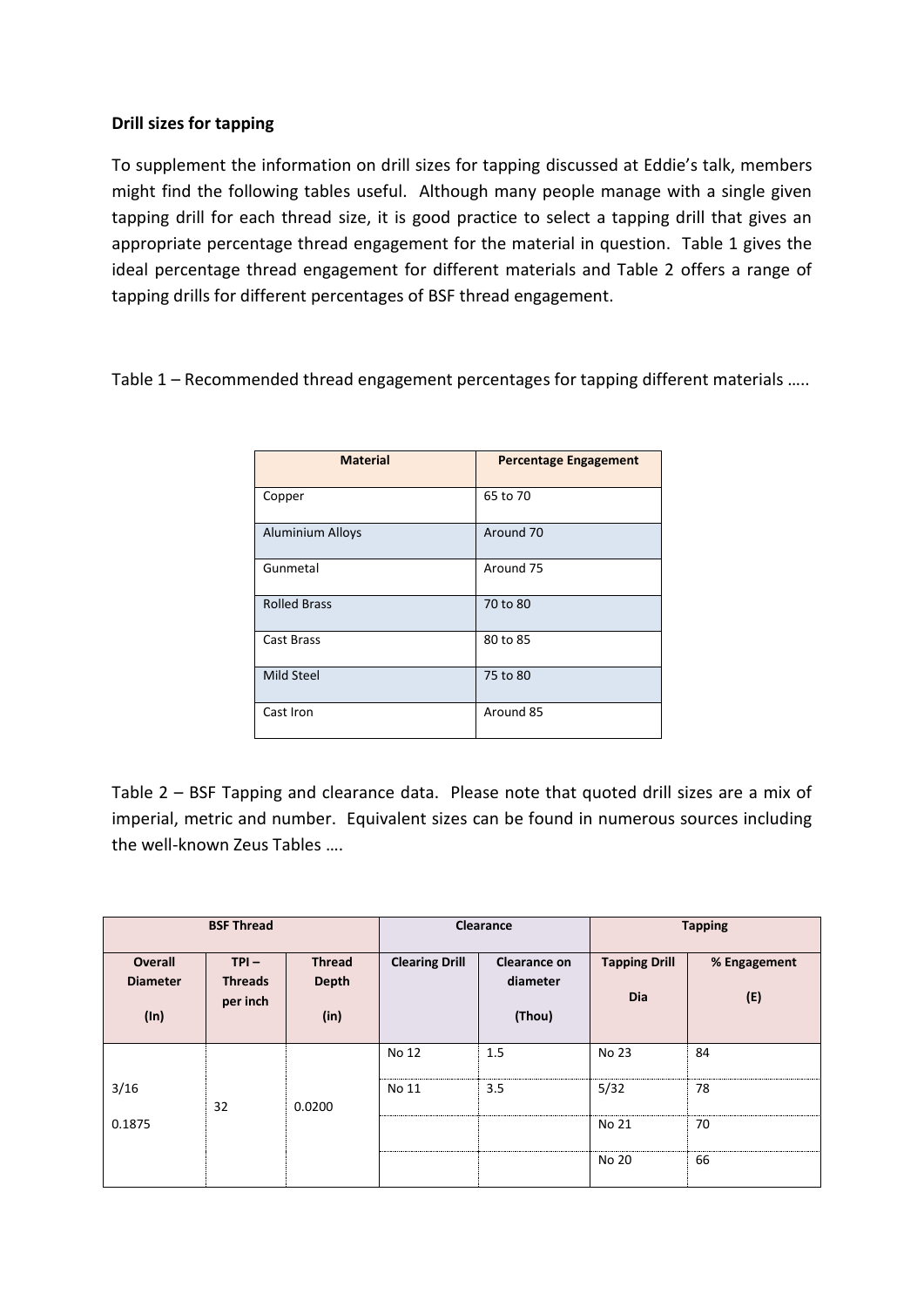| No <sub>2</sub><br>2.2<br>No 14<br>80<br>7/32<br>0.0228<br>28<br>0.2188<br>$5.6\,$<br>5.7 mm<br>No 13<br>74<br><b>No 12</b><br>65<br>$6.4 \text{ mm}$<br>$\overline{2}$<br>No 4<br>83<br>$6.5\,$<br>75<br>1/4<br>$\,$ 6 $\,$<br>No 3<br>26<br>0.0246<br>0.2500<br>$\mathsf F$<br>$\overline{7}$<br>5.4 mm<br>70<br>No <sub>2</sub><br>59<br>$\mathsf C$<br>7.2 mm<br>$2.3$<br>80<br>9/32<br>$8.8\,$<br>$6.2 \text{ mm}$<br>75<br>L<br>26<br>0.0246<br>6.3<br>0.2812<br>67<br>1/4<br>63<br>G<br>8 mm<br>2.5<br>88<br>17/64<br>$3.5\,$<br>5/16<br>$\mathsf O$<br>80<br>0.0291<br>22<br>6.9<br>0.3125<br>70<br>$7 \, \text{mm}$<br>63<br>$\mathsf{V}$<br>$\mathsf O$<br>$2.0\,$<br>92<br>3/8<br>9.7 mm<br>P<br>$6.9\,$<br>81<br>0.0320<br>$20\,$<br>0.3750<br>$8.3 \text{ mm}$<br>75<br>69<br>8.4 mm<br>3/8<br>3.4<br>11.2<br>88<br>$\overline{11.3}$<br>7.4<br>$\overline{\mathsf{v}}$<br>85<br>7/16<br>0.0356<br>18<br>0.4375<br>9.7 mm<br>78<br>9.8 mm<br>73<br>12.75<br>$\overline{2}$<br>$11\,\mathrm{mm}$<br>84<br>$1/2$<br>7/16<br>12.8<br>3.9<br>78<br>0.0400<br>0.500<br>16<br>12.9<br>7.9<br>11.2<br>$74\,$<br>11.4<br>64 |  |  |  | 5.6 mm | $1.7\,$ | No 15 | 85 |
|----------------------------------------------------------------------------------------------------------------------------------------------------------------------------------------------------------------------------------------------------------------------------------------------------------------------------------------------------------------------------------------------------------------------------------------------------------------------------------------------------------------------------------------------------------------------------------------------------------------------------------------------------------------------------------------------------------------------------------------------------------------------------------------------------------------------------------------------------------------------------------------------------------------------------------------------------------------------------------------------------------------------------------------------------------------------------------------------------------------------------------|--|--|--|--------|---------|-------|----|
|                                                                                                                                                                                                                                                                                                                                                                                                                                                                                                                                                                                                                                                                                                                                                                                                                                                                                                                                                                                                                                                                                                                                  |  |  |  |        |         |       |    |
|                                                                                                                                                                                                                                                                                                                                                                                                                                                                                                                                                                                                                                                                                                                                                                                                                                                                                                                                                                                                                                                                                                                                  |  |  |  |        |         |       |    |
|                                                                                                                                                                                                                                                                                                                                                                                                                                                                                                                                                                                                                                                                                                                                                                                                                                                                                                                                                                                                                                                                                                                                  |  |  |  |        |         |       |    |
|                                                                                                                                                                                                                                                                                                                                                                                                                                                                                                                                                                                                                                                                                                                                                                                                                                                                                                                                                                                                                                                                                                                                  |  |  |  |        |         |       |    |
|                                                                                                                                                                                                                                                                                                                                                                                                                                                                                                                                                                                                                                                                                                                                                                                                                                                                                                                                                                                                                                                                                                                                  |  |  |  |        |         |       |    |
|                                                                                                                                                                                                                                                                                                                                                                                                                                                                                                                                                                                                                                                                                                                                                                                                                                                                                                                                                                                                                                                                                                                                  |  |  |  |        |         |       |    |
|                                                                                                                                                                                                                                                                                                                                                                                                                                                                                                                                                                                                                                                                                                                                                                                                                                                                                                                                                                                                                                                                                                                                  |  |  |  |        |         |       |    |
|                                                                                                                                                                                                                                                                                                                                                                                                                                                                                                                                                                                                                                                                                                                                                                                                                                                                                                                                                                                                                                                                                                                                  |  |  |  |        |         |       |    |
|                                                                                                                                                                                                                                                                                                                                                                                                                                                                                                                                                                                                                                                                                                                                                                                                                                                                                                                                                                                                                                                                                                                                  |  |  |  |        |         |       |    |
|                                                                                                                                                                                                                                                                                                                                                                                                                                                                                                                                                                                                                                                                                                                                                                                                                                                                                                                                                                                                                                                                                                                                  |  |  |  |        |         |       |    |
|                                                                                                                                                                                                                                                                                                                                                                                                                                                                                                                                                                                                                                                                                                                                                                                                                                                                                                                                                                                                                                                                                                                                  |  |  |  |        |         |       |    |
|                                                                                                                                                                                                                                                                                                                                                                                                                                                                                                                                                                                                                                                                                                                                                                                                                                                                                                                                                                                                                                                                                                                                  |  |  |  |        |         |       |    |
|                                                                                                                                                                                                                                                                                                                                                                                                                                                                                                                                                                                                                                                                                                                                                                                                                                                                                                                                                                                                                                                                                                                                  |  |  |  |        |         |       |    |
|                                                                                                                                                                                                                                                                                                                                                                                                                                                                                                                                                                                                                                                                                                                                                                                                                                                                                                                                                                                                                                                                                                                                  |  |  |  |        |         |       |    |
|                                                                                                                                                                                                                                                                                                                                                                                                                                                                                                                                                                                                                                                                                                                                                                                                                                                                                                                                                                                                                                                                                                                                  |  |  |  |        |         |       |    |
|                                                                                                                                                                                                                                                                                                                                                                                                                                                                                                                                                                                                                                                                                                                                                                                                                                                                                                                                                                                                                                                                                                                                  |  |  |  |        |         |       |    |
|                                                                                                                                                                                                                                                                                                                                                                                                                                                                                                                                                                                                                                                                                                                                                                                                                                                                                                                                                                                                                                                                                                                                  |  |  |  |        |         |       |    |
|                                                                                                                                                                                                                                                                                                                                                                                                                                                                                                                                                                                                                                                                                                                                                                                                                                                                                                                                                                                                                                                                                                                                  |  |  |  |        |         |       |    |
|                                                                                                                                                                                                                                                                                                                                                                                                                                                                                                                                                                                                                                                                                                                                                                                                                                                                                                                                                                                                                                                                                                                                  |  |  |  |        |         |       |    |
|                                                                                                                                                                                                                                                                                                                                                                                                                                                                                                                                                                                                                                                                                                                                                                                                                                                                                                                                                                                                                                                                                                                                  |  |  |  |        |         |       |    |
|                                                                                                                                                                                                                                                                                                                                                                                                                                                                                                                                                                                                                                                                                                                                                                                                                                                                                                                                                                                                                                                                                                                                  |  |  |  |        |         |       |    |
|                                                                                                                                                                                                                                                                                                                                                                                                                                                                                                                                                                                                                                                                                                                                                                                                                                                                                                                                                                                                                                                                                                                                  |  |  |  |        |         |       |    |
|                                                                                                                                                                                                                                                                                                                                                                                                                                                                                                                                                                                                                                                                                                                                                                                                                                                                                                                                                                                                                                                                                                                                  |  |  |  |        |         |       |    |
|                                                                                                                                                                                                                                                                                                                                                                                                                                                                                                                                                                                                                                                                                                                                                                                                                                                                                                                                                                                                                                                                                                                                  |  |  |  |        |         |       |    |
|                                                                                                                                                                                                                                                                                                                                                                                                                                                                                                                                                                                                                                                                                                                                                                                                                                                                                                                                                                                                                                                                                                                                  |  |  |  |        |         |       |    |
|                                                                                                                                                                                                                                                                                                                                                                                                                                                                                                                                                                                                                                                                                                                                                                                                                                                                                                                                                                                                                                                                                                                                  |  |  |  |        |         |       |    |
|                                                                                                                                                                                                                                                                                                                                                                                                                                                                                                                                                                                                                                                                                                                                                                                                                                                                                                                                                                                                                                                                                                                                  |  |  |  |        |         |       |    |

Notes:

1 – Thread depth (d) =  $0.64$ /TPI 2 – Core diameter =  $OD - (1.28 \times$  Pitch)